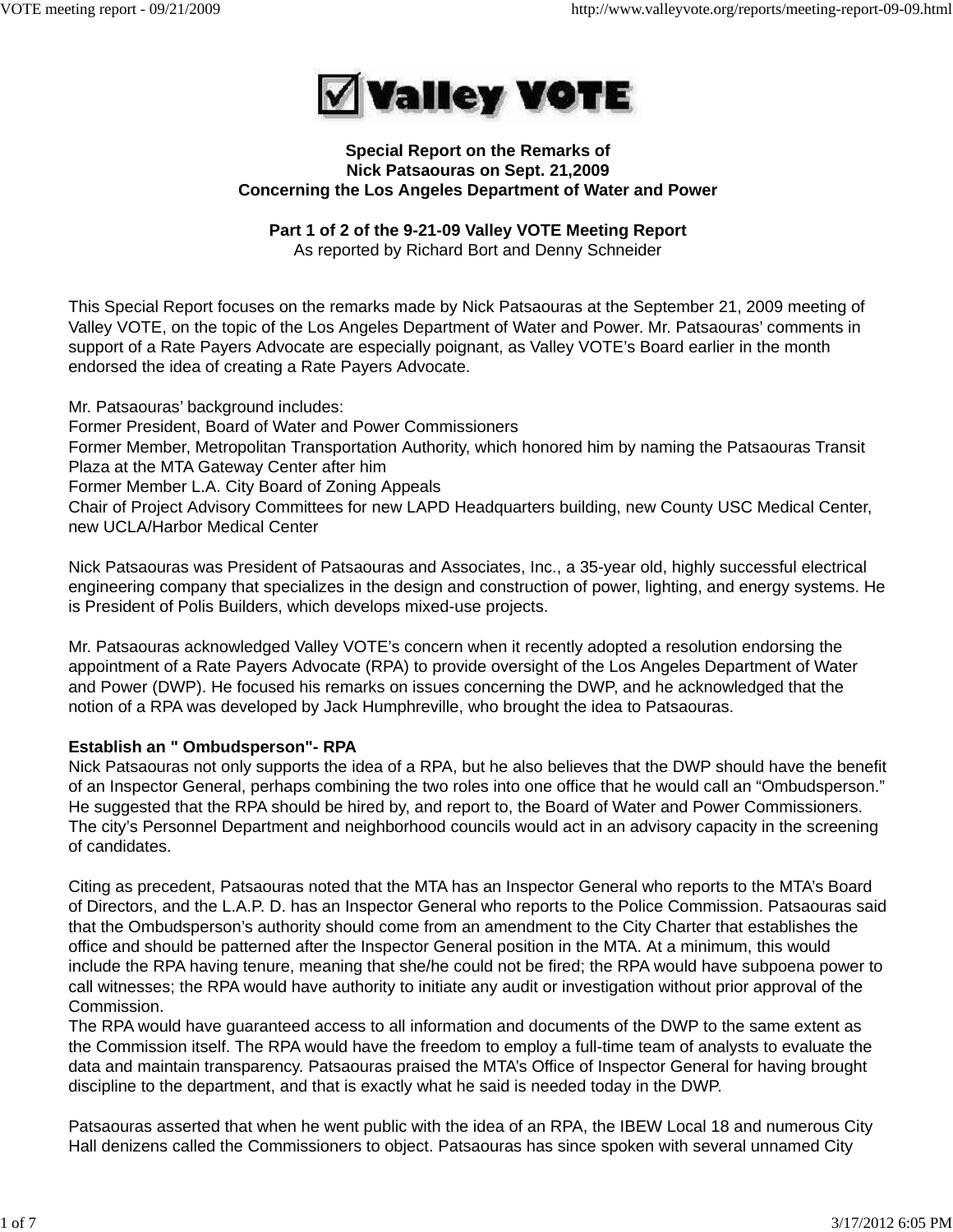Council members, however, who claim to support the RPA idea. He hoped the Council would place it on the ballot.

The DWP is many times the size of the MTA in terms of revenues and other measures, and it is controlled currently "by the unions and other 'sharks,'" he said, referring to IBEW's D'Arcy, and to lobbyists and contractors who feed at the DWP's trough.

Nick Patsaouras noted proudly how the community defeated DWP's proposed Solar Energy Plan (Measure B) at the polls last March, using a combination of neighborhood councils, homeowner associations, and community activists who raised a total of perhaps \$60,000 compared to the more than \$1.7 million provided by the IBEW and other unions to support the measure.( *Measure B was also opposed by Valley VOTE. See the Press Release dated February 17,2009 on the web site at www.valleyvote.org)*

#### **Power Rates in the future**

Patsaouras, of course, supports solar energy despite its relatively high cost. He said he had to plead with DWP management to tell the truth about solar costs while he was the commission president. The reality is that energy costs are rising. About 18 months ago, the DWP announced that electric rates will rise by some 40 percent by the year 2014. Yet DWP continues to chant the mantra that its rates are lower than Edison's. Patsaouras asked DWP staff for the trend data for the past five years and found that, while the claim is true, the gap between DWP's and Edison's electricity rates is narrowing, citing the following examples of price per kilowatt hour: Year DWP Edison Difference 2008 \$0.10 \$0.147 \$0.047

2014 \$0.142 \$0.156 \$0.014

He also noted that Edison currently is way ahead of DWP with 16 percent of its energy sources being renewable, making Edison's mix more costly than the DWP's largely coal-based mix. He said that currently the comparative costs per kilowatt hour are:

Coal \$0.04 Wind \$0.12 Solar \$0.16 `

Mr. Patsaouras made a startling prediction that three to four years from now, if the DWP's rates continue their current upward trend, people will begin to lose their homes because their utility costs will exceed their mortgage payments. He added that even if the DWP were to upgrade its infrastructure on a timely basis, rates would still go up by 40 percent implying that while maintenance costs would thereby decline, energy and water costs still would be rising.

## **DWP Internal Problems**

Mr. Patsaouras went on to mention anecdotes that illustrate some of the current problems at the DWP. In the contracting process, for example, the DWP would announce the budgeted amount when it solicited contractors' proposals, and somehow the budgeted amounts kept rising and the bids came in to meet the budgeted figure. As president of the DWP Commission, Patsaouras questioned this approach, specifically when soliciting bids for renewable energy projects. He had the DWP change the process so as not to disclose the budgeted amount; and, sure enough, the bids came in much lower than the budgeted amount.

As an example of the lack of transparency at the DWP, Patsaouras noted that "99 percent of the people, who pay their bills," don't know that the annual transfer of funds from the DWP's Water operations to the City's General Fund was ruled illegal by the courts. So the DWP simply shifted that transfer to come out of the Electricity operations.

Another example of lack of transparency is the fact – well known to City Hall insiders – that the City has decided to move all laid off City Hall workers to the DWP to keep them employed. He noted that as a \$4.5 billion corporation, the DWP can easily afford the costs of an Office of RPA, especially if these transfers of surplus staff are discontinued.

Touching on the spate of some 35 water main breaks so far this month throughout the city, Patsaouras noted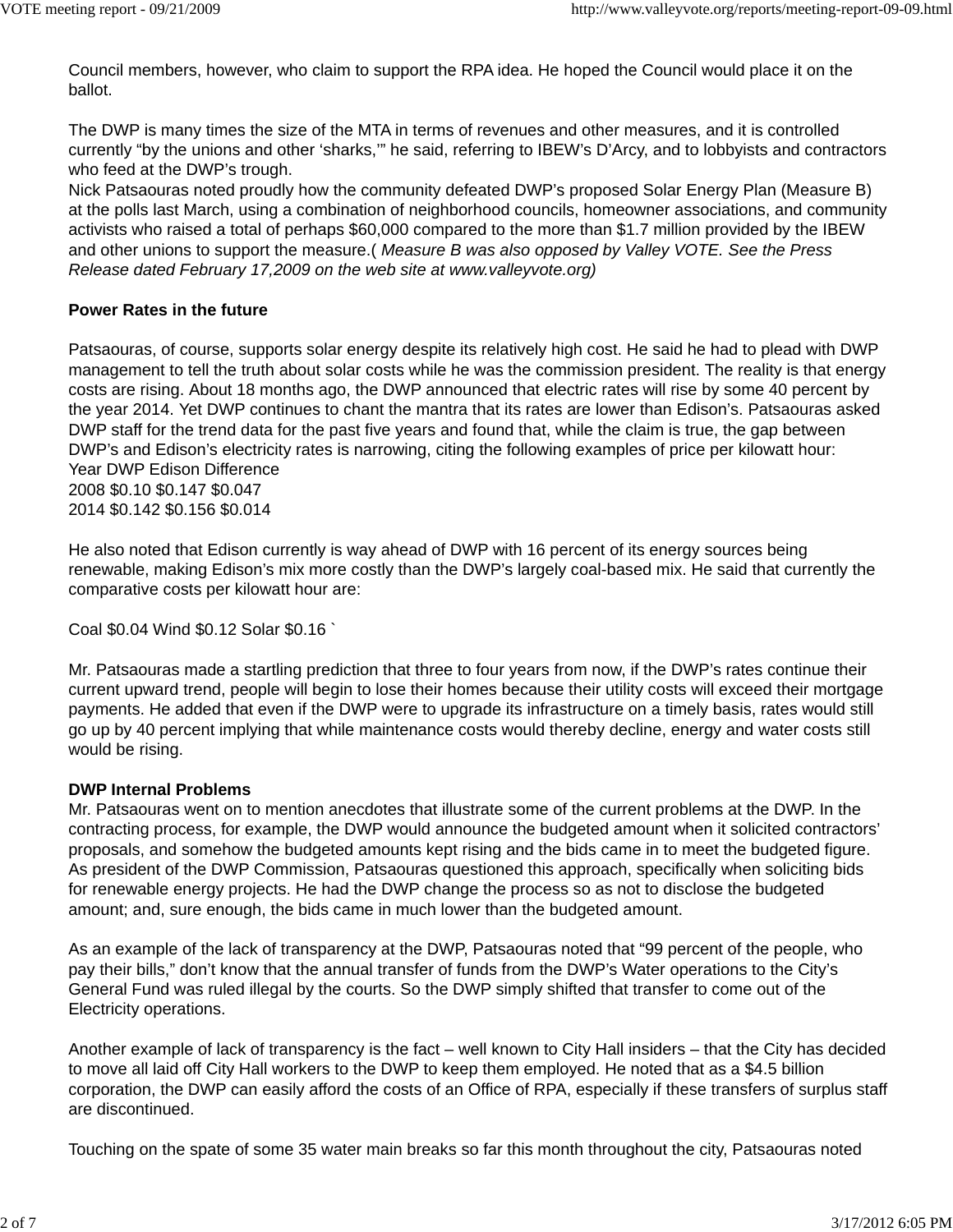that the DWP's former general manager, Ron Deaton, issued a report saying that to upgrade the water and power infrastructure using DWP employees would cost 160 percent to 170 percent more than if outside contractors were used. Deaton's report was based on actual bids that he had obtained. Moreover, outside contractors could be deployed all over the city simultaneously to do the work concurrently, whereas the limited number of DWP crews would have to perform the work sequentially. It takes three to four years to train DWP workers. But, Patsaouras noted cynically, "The IBEW controls this city," implying that outside contractors are not likely to be used.

Valley VOTE thanks Nick Patsaouras for sharing his views with us, which may be the start of a road map toward gaining public support for a DWP Rate Payers Advocate.

## **NEXT MEETING**

The next meeting of Valley VOTE will be held on Monday, October 19.2009 at Galpin Ford, 2nd Floor meeting room, 15555 Roscoe Blvd. at the 405 Freeway in North Hills. Our featured speaker for that evening is State Assemblymember Chuck DeVore representing the 70th district in Irvine. He will speak about nuclear power.

#### **Valley VOTE Mission Statement**

Valley VOTE, a diverse coalition of San Fernando Valley residents, business people, educators, community activists, and organizations, is committed to exploring and fostering the implementation of programs that empower the people of the San Fernando Valley and the City of Los Angeles, to improve local governance, education and public participation on policy matters. *Please forward this Email to interested individuals and organizations. If you would like to be removed from our distribution list please send*

*an Email to javittisr@cs.com*

## **Marshall Tuck on LAUSD Partnership Schools Part 2 of 2 of the Meeting Report for September 21, 2009** By Richard Bort and Denny Schneider

**Valley VOTE** Board members, community leaders, and concerned citizens convened on **September 21, 2009** at **Galpin Ford** to hear featured speakers **Nick Patsaouras** speak on the need for a Rate Payers Advocate for the DWP, and **Marshall Tuck** speak about educational progress being made by the Partnership for Los Angeles Schools.

We have reported at length on Mr. Patsaouras' comments in **Part 1** of this monthly report that has being sent via e-mail earlier today. Please see that **Special Report for Nick Patsaouras**' hard-hitting comments that surely will help drive the issue of creating a Rate Payers Advocate.

# **Marshall Tuck**

Marshall Tuck currently serves as the Chief Executive Officer of the Partnership for Los Angeles Schools, (PLAS), the largest non-district school operator in Los Angeles with 10 schools, 18,000 students and 1,500 employees. He was formerly president of Green Dot Schools, an independent, for-profit charter school operator in Los Angeles. PLAS is the key education initiative of Mayor Villaraigosa, having commenced operations one year ago, and currently equals the 34th largest school district in California. Mr. Tuck discussed the changes currently underway at LAUSD and some of the challenges – and how PLAS is meeting them – at LAUSD to improve the quality of education for its students.

PLAS' mission is to transform teaching and learning so all students have a foundation for academic excellence and personal success. PLAS' goals are to turn around some of the lowest performing schools in LAUSD and implement a scalable reform model that can be replicated district wide, and possibly statewide and nationally.

To turn around low performing schools and accelerate academic achievement, PLAS is implementing a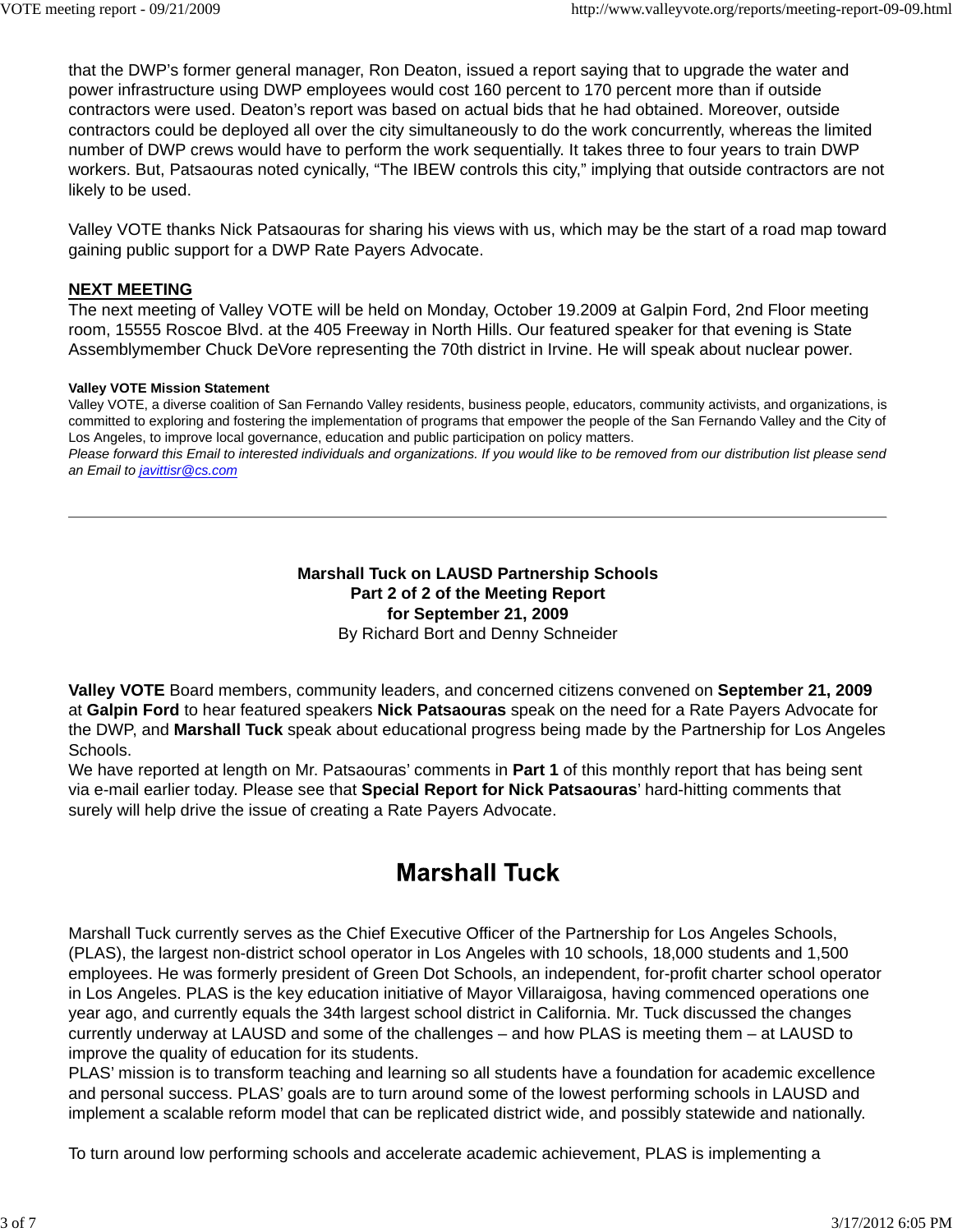comprehensive model that addresses key instructional, cultural, and policy issues that have plagued LAUSD schools for years. Tuck noted that to be successful, PLAS must have a committed leadership. PLAS has taken over operation of 10 of the worst performing schools in LAUSD, where over 90 percent of the

students are not performing at grade level in English and math.

PLAS seeks to change the relationship between the teacher and student and uses strong Principals and Assistant Principals who are required to participate directly in the classrooms supporting the teachers, and by insisting that parents become involved. Moreover, PLAS insists that teacher coaches spend at least 30 hours per week in the classrooms coaching teachers in order to improve the quality of instruction.

When PLAS took over the first batch of schools, 70 percent of the Principals and Assistant Principals left because they were unwilling to go back into the classroom. They were replaced by a combination of candidates from outside the LAUSD and from several APs who were already working in LAUSD and wanted a faster track to become Principals. Also, teacher turnover reached about 15 percent because some teachers did not want to work in this new system.

Under California law, a school district may contract with a nonprofit organization such as PLAS (or Green Dot) to operate the district's schools, and it must be held accountable. The PLAS model sits somewhere between the charter school model and the regular school district. PLAS is subject to labor rules and existing union contracts, but it is exempt from parts of the California Education Code, including the right to select its own text books. PLAS is seeking to gain more flexibility in the union contracts, as it is virtually impossible to fire a teacher. Moreover, PLAS sets clear standards of student behavior and enforces them. Tuck noted that students need structure and often don't have any in their home life. All classes are taught in English, immersing non-English speakers while offering some foreign language help after school and during lunchtime.

Among the innovations introduced by PLAS is putting student test data into teachers' hands. Tuck noted that, incredibly, the LAUSD does not provide the historic test data of any students to the students' new teachers at the start of a school year. But PLAS has captured that data and makes it available online for teachers so that they can review the history of each student in his/her class. Tuck remarked that Ramon Cortines, LAUSD Superintendent, saw how PLAS does it and has now ordered that LAUSD do the same.

PLAS focuses on intervention for those many students who function below grade level, and it provides enrichment through use of online courses for those who function above grade level. PLAS also insists on engaging the students' parents and other family members (grandparents, etc.), recognizing that the more such engagement the greater the chance for success. PLAS has found it necessary to invest time in engaging parents and students, especially in cultures where parents do not know how to engage. PLAS seeks to establish a "parent center" on each campus where parents can learn what is expected of them and their students, and to sign a compact with PLAS.

Despite many anecdotal successes, Tuck said it is too soon to evaluate PLAS. Nevertheless, PLAS is very interested in taking on more schools under the recently approved LAUSD policy to contract out the operation of 50 new schools and more than 250 failing schools in the district.

## **COMMITTEE REPORTS and ANNOUNCEMENTS DWP Update**

Jack Humphreville reported on several recent developments regarding the Department of Water and Power. He said that there have been 35 water main breaks so far this month, and nobody – including DWP management – is really sure why this is happening with such frequency. Could it be the requirement for watering only on Mondays and Thursdays that causes changes in water pressure in the pipes?

The City Council has rejected the DWP Commission's request for a cap on the ECAF (Energy Cost Adjustment Factor), which is a major component of the electricity rate. The ECAF, which is currently capped at \$100 million annually, could rise to hundreds of millions of dollars if left uncapped. The City Council said that the DWP management had failed to provide any supporting information as to why the increased revenues were needed.

Jack went on to note that the new 3-tiered electricity rate structure that became effective on July 1 is causing a huge outcry from residents, who are receiving electricity bill increases that range from 50 percent to 100 percent more than the same period last year.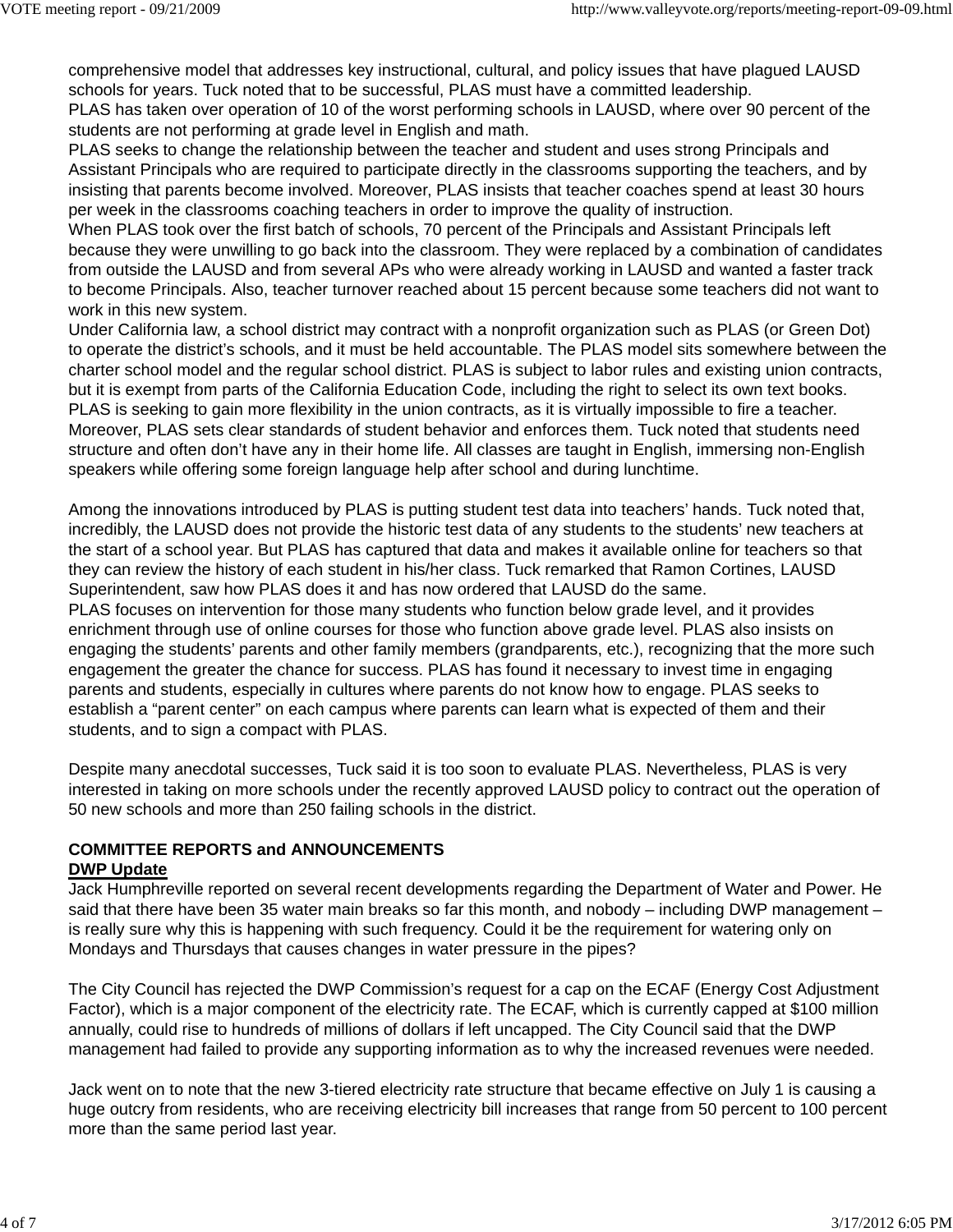He noted that the DWP is reworking its Solar Energy Plan (which Jack called "Son of Measure B"), which failed at the ballot box in March, focusing on "in-basin" solar power generation. According to this revised plan, all work will still be done by DWP's own IBEW crews instead of contracting much of it out, despite that the DWP's IBEW crews have a poor reputation for quality, cost, and timely completion.

Humphreville also noted that the DWP has not instituted the recommendations of the IEA Survey, which is required by the City Charter to be conducted every seven years. For example, there is no Strategic Plan, no Integrated Resources Plan, no use of rigorous analysis or econometrics, or revamping the management of the DWP's inefficient supply chain and procurement operations.

Further, Jack pointed out that the DWP has been placing political appointees in key jobs for which they are not qualified, like in the purchasing department. DWP is also hiring a number of unqualified city workers who would have otherwise been furloughed or laid off. In addition, DWP is performing services for the city at below cost.

All this begs for a Rate Payers Advocate, he said.

## **DWP Rate Payer Advocate**

Richard Bort reported that the Valley VOTE board approved a resolution earlier this month in support of the creation of a Rate Payers Advocate to oversee the DWP. This Valley VOTE initiative is in response to several events over the past several years, including recently the DWP's heavy handed approach on Measure B and the excessive increases in both water and electricity rates. Bort noted that there are a lot of questions that must be answered before proceeding down the RPA path, however.

#### **Housing**

## **Recouping Costs Under Rent Control**

Valley VOTE Treasurer Vic Viereck, reported on the results of the Economic Roundtable's study of the City of Los Angeles Rent Stabilization Ordinance, and recommendations. Vic was one of the three apartment owner representatives on the seven-member Citizens Oversight Committee.

Based on what Vic described as the obviously negative effect of the ordinance on preservation of the rent stabilized units, the Economic Roundtable made recommendations for changes in the ordinance. One major recommendation is an increased recoupment of costs by the owner to either 75% or 100% of cost (omitting finance costs), depending on certain details, which is certainly helpful to investment needs. But the offset (in consideration of tenant activists), which stretches out the recoupment period to 10 years, essentially emasculates the recommended increase. Vic also indicated that the most important word needed for motivating investment in improvements has been sorely missing. That word is PROFIT.

#### **A Likeable Tax Increase** –

At the July 20, 2009 Valley VOTE meeting, Vic Viereck gave a report regarding home buyers saving on property tax upon replacing an existing primary residence with a higher priced primary residence. The subsequently emailed report omitted part of the important information, so the following report explains how the tax would be determined.

In 1978 Proposition 13 came to the rescue of people being taxed out of their homes, and has continued to protect property owners from overzealous tax raisers. For property bought after 1978, Proposition 13 limits property tax to 1% of the purchase price, which is the initial assessed value. It allows a 2% annual increase in the assessed value.

While senior home buyers are allowed, in many counties, to transfer their property tax level from the home they sell to the lower priced home they buy in its place, Valley VOTE Treasurer Vic Viereck has developed a means of longtime homeowners being able to save on property tax on a higher priced replacement home. Although the home buyers would be paying more than before, it would be less than under current law.

The new property tax would be determined by comparing two figures, and assessing the higher of the two as the new property tax. The first would be the current property tax on the home to be purchased, adjusted by the next annual tax increase on that home. The second figure would be the result of multiplying the property tax on the home to be sold by the ratio of the new home purchase price compared to the sale price of the home to be replaced. For example, the property tax on the home to be sold is \$1,800.00, the sale price will be \$300,000.00,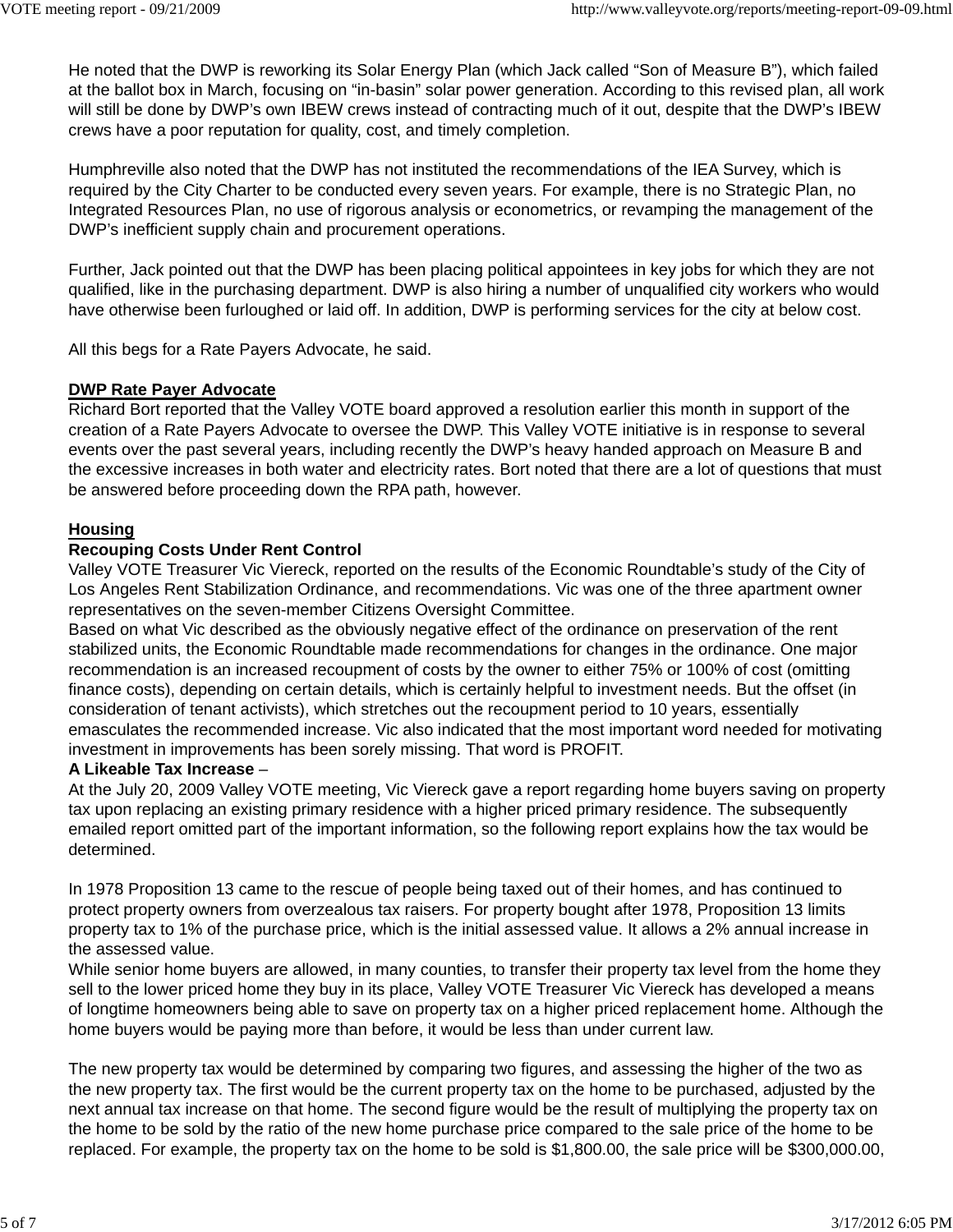and the adjusted property tax on the home to be purchased at \$600,000.00 is \$3,500.00. Since the purchase price is double the sale price of the prior home, the \$1,800.00 being paid on the prior home would be doubled to \$3,600.00. Since that exceeds the \$3,500.00 adjusted tax on the home to be purchased, the new tax on the home purchased will be \$3,600.00.

Under present law, the buyer's property tax on the \$600,000 house (@ 1.25 %) would be \$7,500.00, which is **\$3,900.00 more** than under the proposed change. While it's a matter of bargaining between buyer and seller, substantial property tax savings could boost the sale price.

# **Airport Report**

Denny Schneider reported that the most important airport action this month has been the approval of the Bradley West Project at LAX which will rebuild Tom Bradley International Terminal (TBIT) about 130 feet further west. This project will add new flex gates on the back that are large enough to handle the giant newer, larger aircraft like the Airbus A380 by 2012 and will increase the core building size by 2015. Denny Schneider, who is President of ARSAC, told BOAC today, "We support the project because we need to stop apologizing for poor customer service to our tourists, but several additional things should have been done to make it even better. We should have improved the curbside frontage, added bomb glass for security, and added even more concessions to accommodate friends bringing travelers to LAX. We still disagree with the EIR approval process, but time is of the essence to meet the aggressive schedule promised to the City Council. "

An EIR was also released for a new Central Utilities Plant project to increase power and heating/cooling capacity to meet current needs. Many additional maintenance and refurbishment projects are needed all over LAX. A full list of Capital projects is due to be released soon. For more info go to www.regionalsolution.org or write to Denny at: Denny@WeLiveFree.com.

## **Broken Sidewalks**

Pauline Tallent reported that the city's attempt to require homeowners to repair their sidewalks at the "point of sale" has met with immediate and strong opposition. Such a mandate would burden a seller in a down market, and it would result in a patchwork remedy to a worsening situation. The city's "50/50 Sidewalk Repair Program," in which the city and the property owner share the expense of repair, is off the table as the city has no money left for that program. There have been other suggestions, like not requiring sidewalks in a horse-keeping area, and permitting communities to use materials other than concrete, but this issue remains unresolved.

# **Transportation**

Bart Reed, Executive Director of the Transit Coalition, noted that use of the new TAP cards presents a subtle problem in the MTA's bus and subway systems for disabled riders. The TAP card is a machine-readable card that a rider uses to pay the fare by swiping it in front of an electronic reader. While the subways are completely accessible by wheelchairs, the MTA plans to install gates that will read the TAP card. Reed pointed out that the problem arises for disabled people who must produce and swipe the card while wrestling with their own mobility issues. Reed said that the MTA should have looked into systems involving infrared and RFID (radio frequency identification) before settling on the TAP system; and he suggested that the cost of installing these gates exceeds the additional amount of money that will be collected.

On the positive side, Reed noted that the numerous carriers and agencies operating in the "Los Angeles Corridor," running from San Luis Obispo to San Diego, have agreed to cooperate to "rationalize" the use of the track. The traffic in this corridor is second only to the Northeast Corridor (Boston to Washington, DC), yet it has been largely uncoordinated, Reed implied.

## **"Meet the Legislators" Event**

Richard Leyner said he was very pleased with the turnout at the August 29th event at his home benefiting Valley VOTE. Among the luminaries attending were City Council Members Greig Smith and Dennis Zine, City Controller Wendy Greuel, Assemblyman Cameron Smyth, Millie Jones, Chief Field Deputy for Supervisor Mike Antonovich, Mitch Englander, Chief of Staff to Greig Smith, and numerous community activists and members of Valley VOTE.